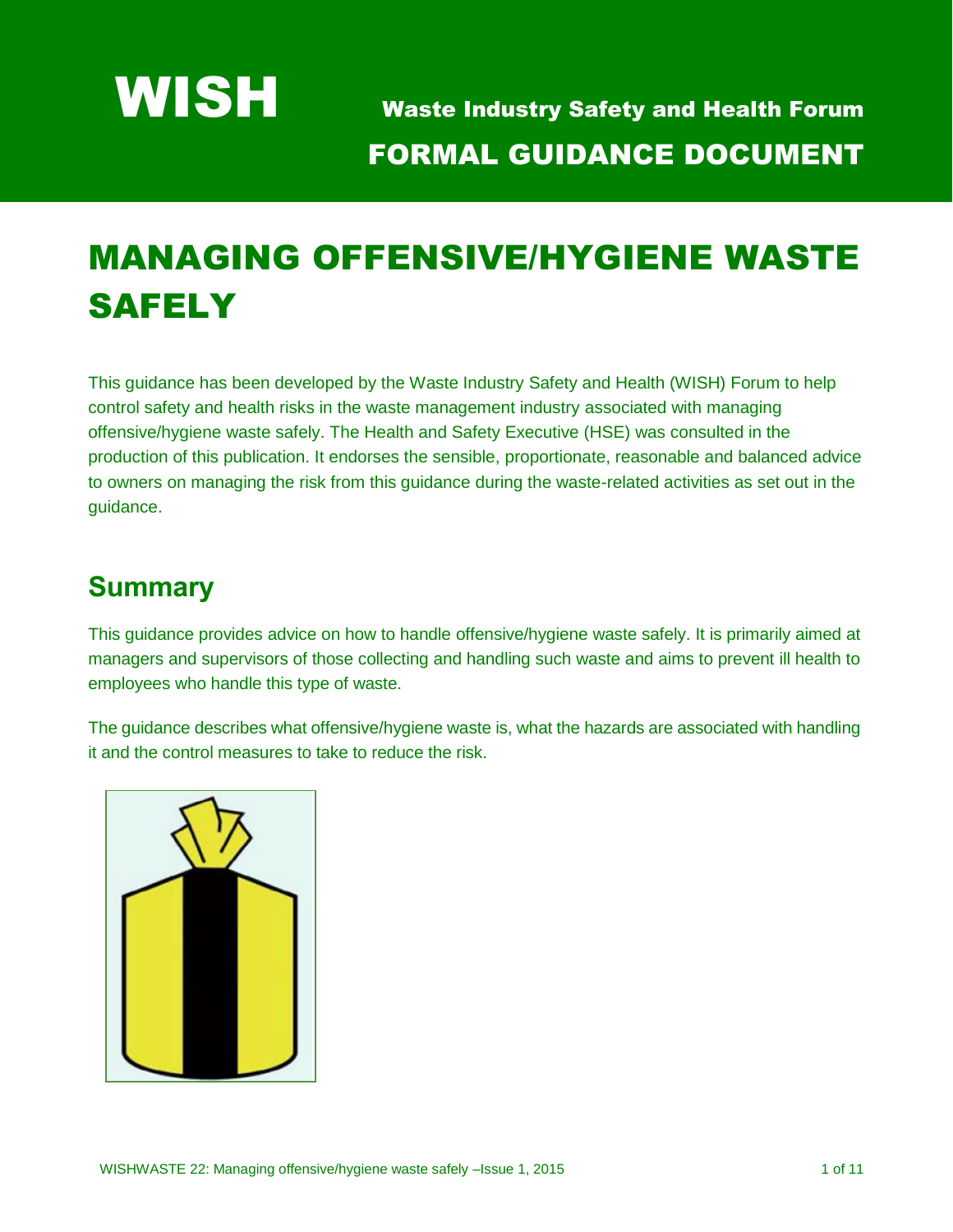# **Contents**

- 1. Introduction
- 2. What is offensive/hygiene waste?
- 3. Managing the risks
- 4. What are the hazards associated with offensive/hygiene waste?
- 5. Who is at risk?
- 6. Control measures
	- Communication and coordination
	- Safe systems of work
	- **Equipment**
	- **Personal hygiene**
	- Vaccinations
	- **Training**
- 7. Reporting incidents
- 8. Procedures for dealing with unexpected offensive/hygiene waste
- 9. References and further reading

### **1. Introduction**

This guidance was produced by the Waste Industry Safety and Health Forum (WISH) in consultation with the Health and Safety Executive in consultation with. It identifies what offensive/hygiene waste is and is aimed at managers and supervisors in waste management operations where employees may come into contact with offensive/hygiene waste. These can include municipal and commercial waste collection, material recovery facilities (MRFs), transfer stations, landfill and incinerators. However it is also relevant to producers of offensive/hygiene waste such as hospitals, community healthcare workers, nursing homes and nurseries and commercial or industrial premises.

The guidance sets out how to assess and manage the risks associated with handling offensive/hygiene waste produced by healthcare (medical care) practices or healthcare workers in the community and those produced in the community from non-healthcare (personal care) sources. It identifies the control measures that can be taken to reduce the risk of ill health caused by offensive/hygiene waste found in the municipal and commercial waste/recycling streams.

The guidance does not cover specialist treatment and pre-treatment of wastes and waste defined under environmental legislation as hazardous healthcare wastes that is hazardous from its infectious nature or its medicinal or chemical properties. These wastes should be handled, transported, treated and disposed of as set out in guidance from the Environment Agency and the Department of Health.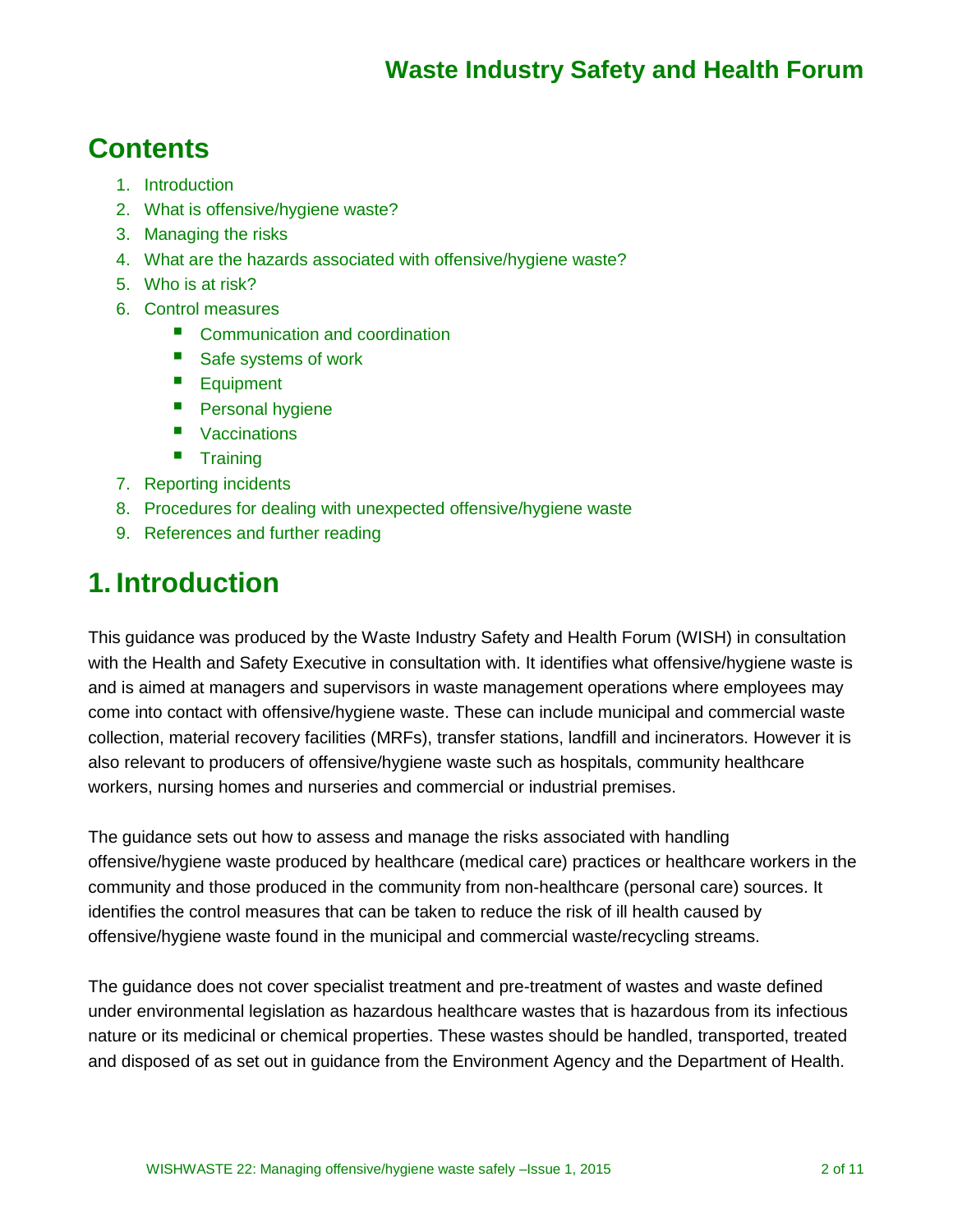### **2. What is offensive/hygiene waste?**

Offensive/hygiene waste (previously known as sanpro or human hygiene waste) is not clinical waste hazardous or special waste (in Scotland) under environmental legislation and not dangerous goods under transport legislation if it:

- **I** Is considered non-infectious
- Does not require specialist treatment or disposal

Offensive/hygiene wastes are the product of a population which is not known to be infectious. The waste can also be offensive in appearance and smell. When handled, there is a residual health risk, which should be assessed, and appropriate precautions should be implemented. However, provided the waste is appropriately wrapped, properly handled and free from excess liquid, the risk of ill health is considered to be low. Offensive/hygiene waste includes:

- **Human and animal waste (faeces)**
- **Incontinence pads**
- **Catheter and stoma bags**
- **Nappies**
- **Sanitary waste**
- **Nasal secretions**
- **Sputum**
- Condoms
- **Urine**
- **Vomit and soiled human bedding from a non-infectious source**
- **Medical/veterinary items of disposable equipment such as gowns etc**
- **Plasters (minor first aid or self-care) generated by personal use**
- **Animal hygiene waste (eg animal bedding)**
- **URED 10.5 The Step is absolute in the URED 10.5 The Step 20.5 The Step 20.5 The Step 20.6 The Step 20.6 The Step 20.6 The Step 20.6 The Step 20.6 The Step 20.6 The Step 20.6 The Step 20.6 The Step 20.6 The Step 20.6 The S** (excluding sharps)

Municipal waste from domestic first aid and self-care – of a type that does not involve the need for a healthcare practitioner – is assumed to be non-infectious unless a healthcare practitioner indicates otherwise. This includes nappies and sanitary products.

Where waste management organisations have any doubt about the classification of materials collected they should consult the waste producers and, if necessary, refer to the Environment Agency, Natural Resources Wales or Scottish Environment Protection Agency (SEPA) as appropriate.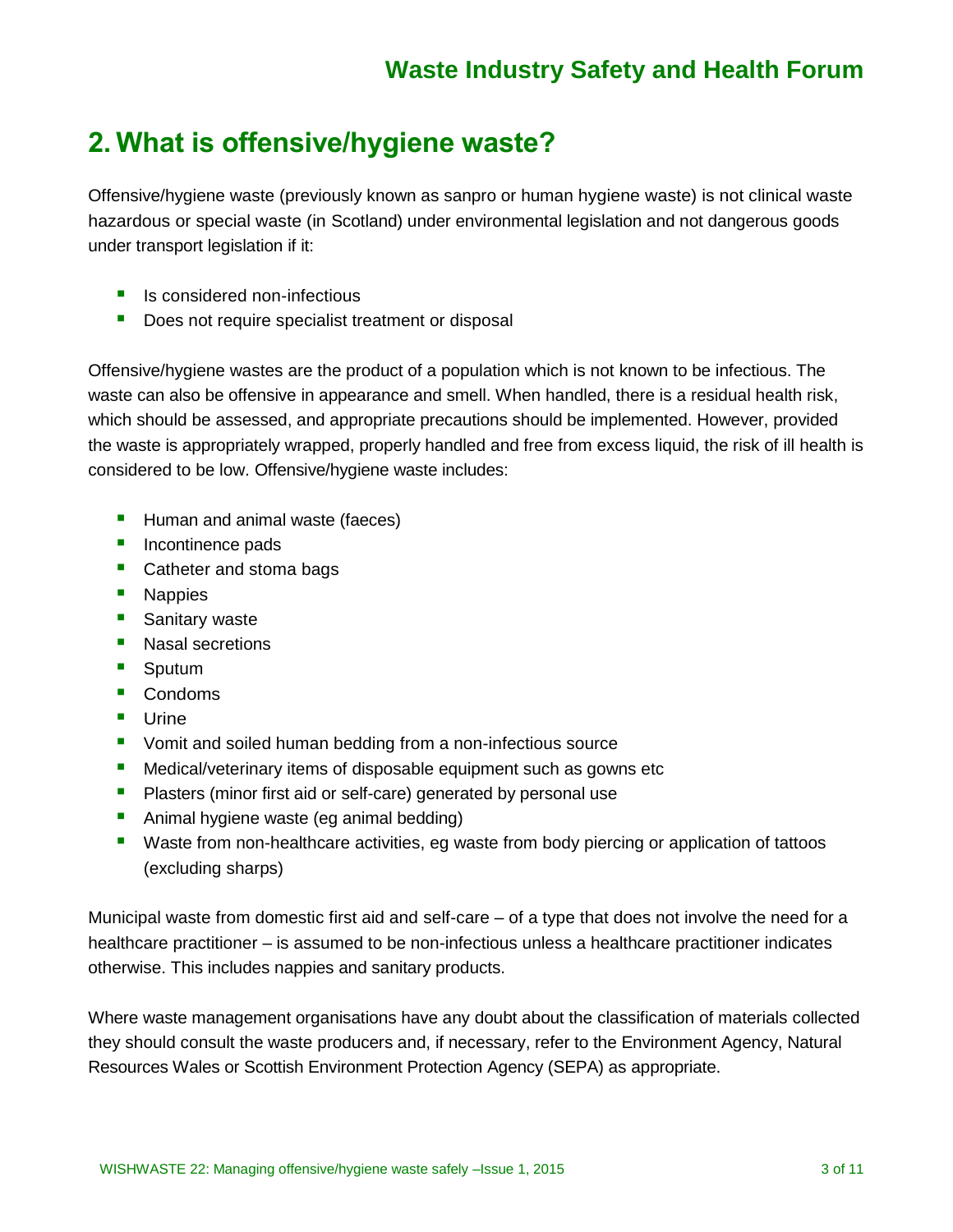Guidance on the classification of healthcare waste can be found in Hazardous waste: Interpretation of the definition and classification of hazardous waste and Safe management of healthcare waste. Guidance on managing other healthcare wastes is outside the scope of this document.

# **3. Managing the risks**

Every year, thousands of workers have the potential to be ill following exposure to harmful microorganisms or other hazardous substances. Employers are responsible for taking effective measures to control exposure and protect health. The main relevant legal requirements are contained in the Control of Substances Hazardous to Health Regulations 2002 (COSHH). These include assessing the risk from harmful substances and preventing or controlling exposure to them.

This means employers should consider how employees (and others) may be exposed to harmful substances or microorganisms and decide whether they are doing enough to prevent this from happening. Employers should always try to prevent exposure at source. If exposure cannot be prevented, put suitable measures in place to control it adequately.

COSHH requires employers to take the following general steps to assess and manage the risk of ill health by preventing or reducing workers exposure to hazardous substances:

- Find out what the health hazards are from harmful substances and microorganisms
- I Identify who might be harmed and how
- Decide how to prevent or reduce that harm
- **Implement appropriate control measures**
- Make sure those control measures are used and kept in good order
- **Monitor and review the risk assessment regularly or if there is a significant change**

More information on assessing health risks in accordance with COSHH can be found at [www.hse.gov.uk/coshh/index.htm](http://www.hse.gov.uk/coshh/index.htm)

# **4. What are the hazards with offensive/hygiene waste**

Offensive/hygiene waste has the potential to harm the health of those exposed. Typical effects can be:

- **Skin/eye infections (eg conjunctivitis)**
- Gastroenteritis (symptoms include stomach cramps, diarrhoea and vomiting)

Further information on this can be found in *Health and hazardous substances* in waste and recycling.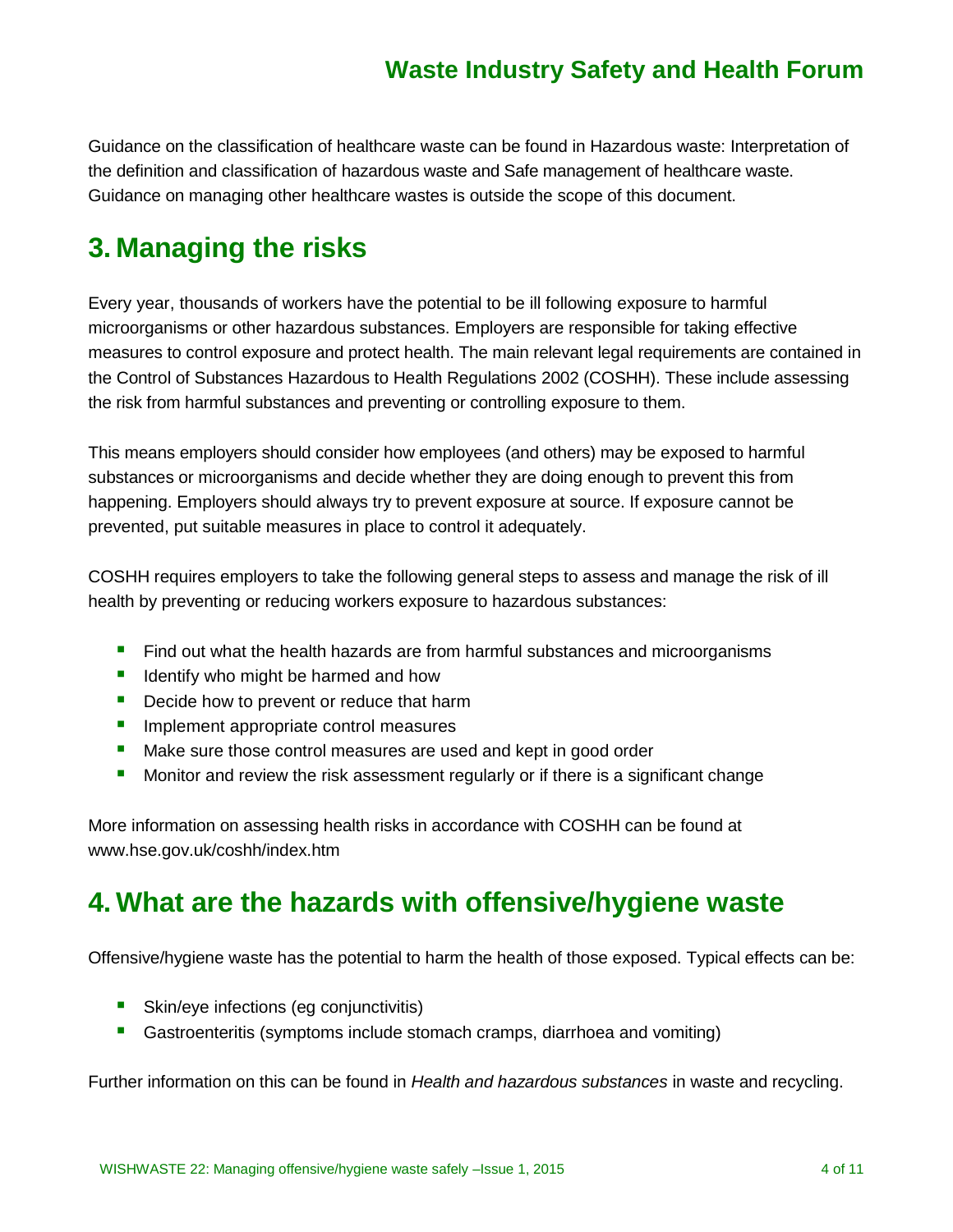### **5. Who is at risk?**

People who may be exposed to offensive/hygiene wastes include:

- **Collection workers/loaders**
- **Pickers hand sorting on picking lines/conveyor belts in materials recovery facilities (MRFs)**
- **Maintenance engineers/employees working on equipment in facilities where waste is sorted**
- $\blacksquare$  Health and social care workers
- **Waste transfer facility operators**
- **Washroom waste collection service workers**
- Uulnerable members of the public (eg children or elderly people)

### **6. Control measures**

### **Communication and coordination**

Good communication and coordination is essential between producers and others in the waste chain to ensure that offensive/ hygiene waste is handled and treated in a way that will ensure the health and safety of workers. Producers, clients and contractors may all have responsibilities to ensure the health and safety of their own employees and others. This should include:

- **Discussion with waste contractors or the relevant local authority to identify the best way to** manage this waste type on an individual site basis
- **•** Operating separate/segregated collections for this waste type, and adopting the same colourcoded system identified in Safe management of healthcare waste to bag/box this waste

### **Safe systems of work**

There should be clear procedures for the identification, segregation, storage collection, transport, handling and disposal of offensive/hygiene waste. Further guidance on this is provided below.

#### *Identification of the offensive/hygiene waste*

It is important that waste producers (eg healthcare professionals or those operating commercial / industrial premises) are aware of the need for proper identification and handling of this waste.

Offensive/hygiene waste should be identified and adequately contained before it enters the waste management stream. Use of the colour-coded segregation system outlined in Safe management of healthcare waste is recommended. Note: Yellow bags with black stripes ('tiger bags') are used for offensive/hygiene waste.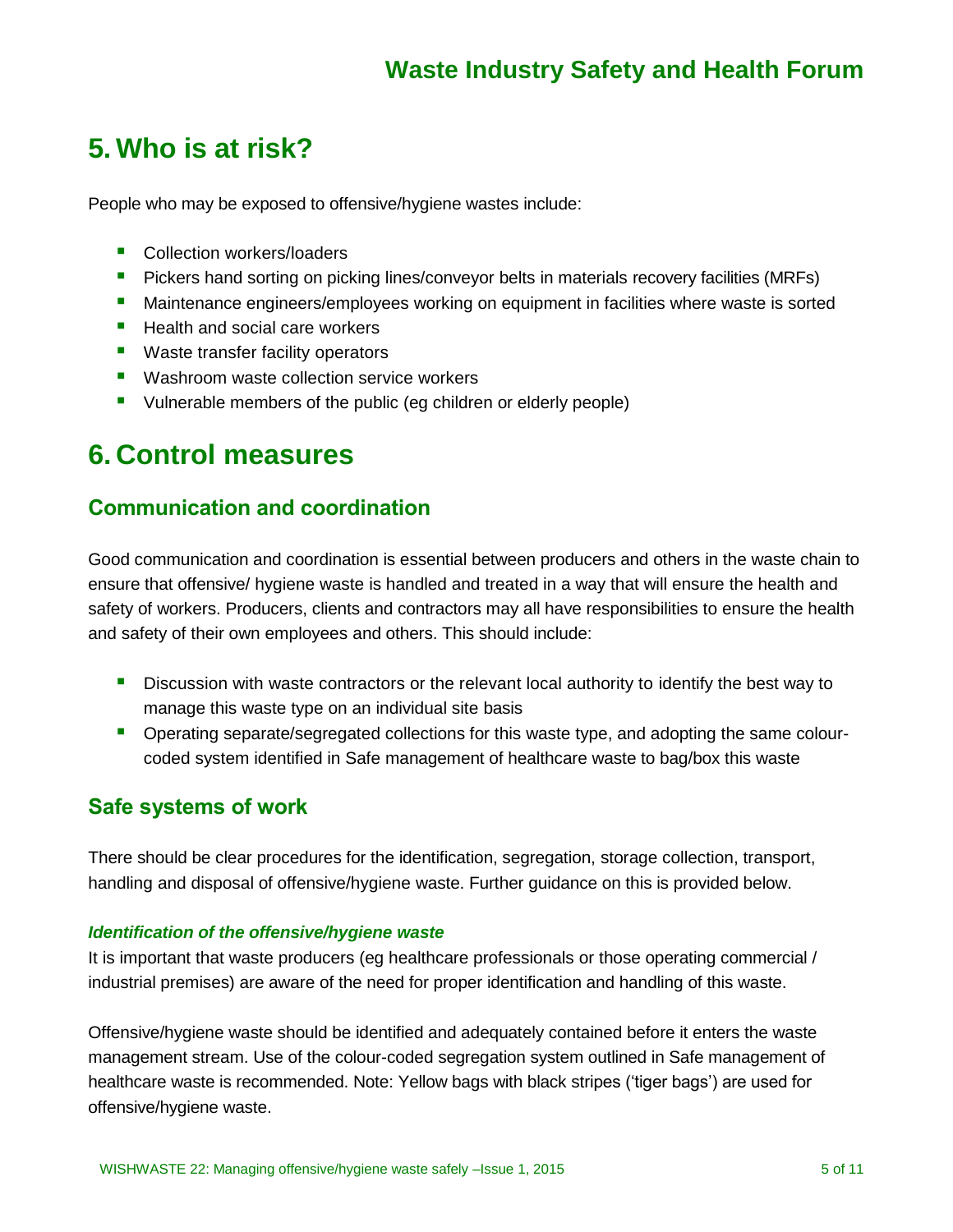Where wastes are not adequately identified, waste management organisations should contact the waste producers to clarify the type of waste and to seek improvements in future. It may also be necessary to contact the relevant environment agency if wastes remain unidentified.

#### *Segregation*

Producers of offensive/hygiene wastes should make sure there is robust segregation of materials. This will enable materials to be properly labelled, stored, transported and treated. Where waste management organisations find that wastes are not properly segregated, producers should be notified and improvement sought.

#### *Storage and opening bags*

The following practices will help ensure the safe storage and opening of bags:

- **Offensive/hygiene waste should be stored in designated areas before treatment or disposal.**
- Avoid opening bags. Effective segregation at source will eliminate/reduce the need to open bags.
- **Where bags have to be opened, mechanical aids or handled tools can reduce the risk of injury** and contact with potentially harmful material.

Procedures should be in place for handling and packaging sharps and other contra-materials that have been incorrectly placed in the offensive/hygiene waste stream. This will include providing dedicated/labelled receptacles, tools and personal protective equipment. Further guidance on this can be found in Health and hazardous substances in waste and recycling.

#### *Collection/safe transport of offensive/hygiene waste*

A safe system of work should include:

- **Bag/receptacle collection procedures and clear roles and responsibilities for all staff**
- **Collections frequent enough to ensure the storage capacity of the site is not exceeded**
- **Effective recording of the receipt and transfer of waste materials (this can help in the** identification of poor segregation and labelling by producers and clients)
- **Handling of bags kept to a minimum and materials transferred, transported or handled to** prevent rupturing of bags. Bags should not be manually compacted to increase capacity
- **Collectors/loaders only removing bags that are clearly marked/labelled**
- **•** Arrangements for reporting spillages, inadequate/incorrect packaging and labelling of excessively heavy consignments – collectors/loaders need to know who to tell and how to contact them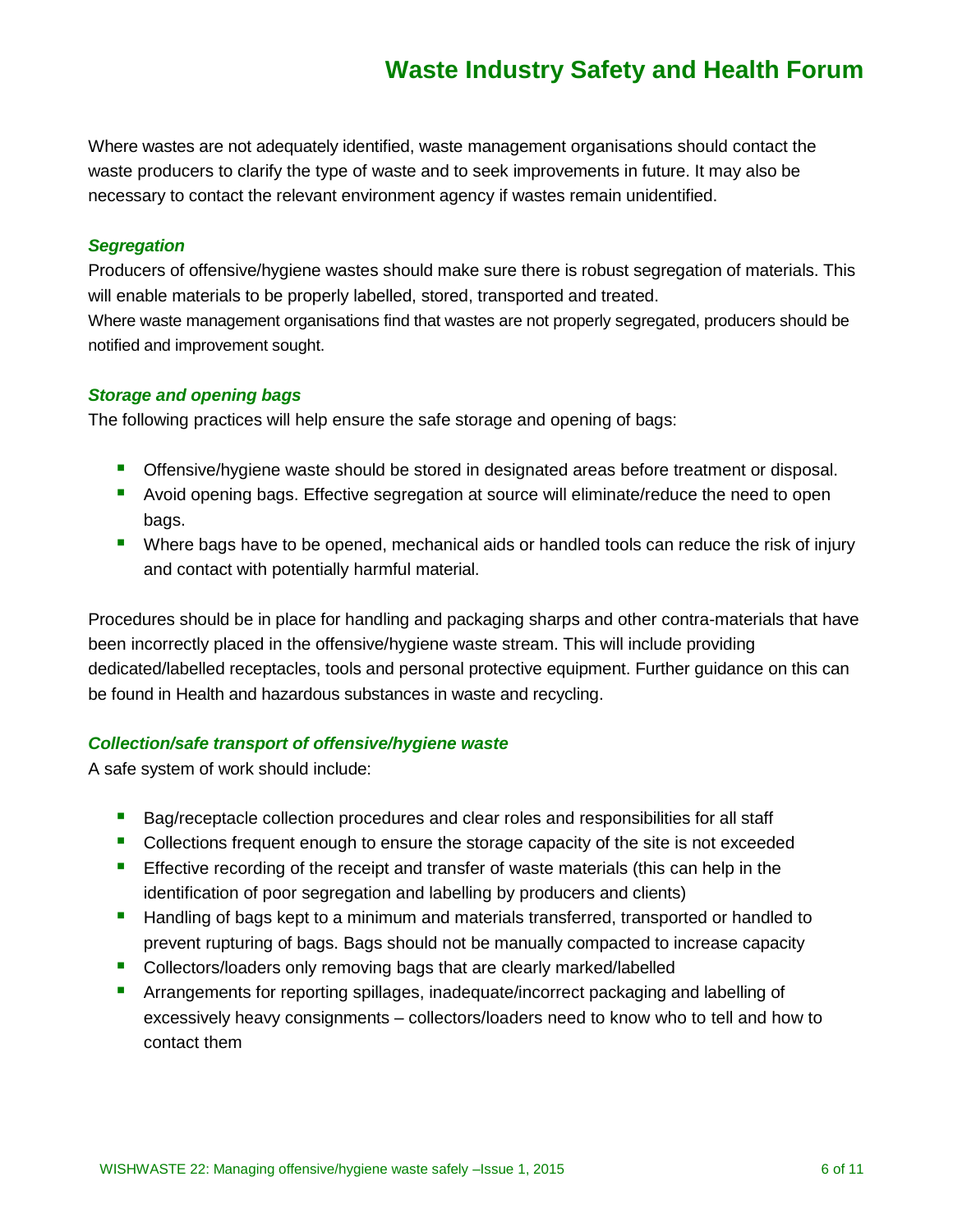- A safe system for avoiding spillages during transportation. Placing bags within wheeled bins or other suitable rigid containers, or loading them directly into leak-proof vehicles or containers, can reduce the risk of spillage. Spillages/leakage of waste stored at the customer's site should be dealt with by site staff following their own organisation's clean-up procedures
- **Providing appropriate personal protective equipment**
- **Nitumary 10 and 10 and 10 an** emergency, eg sharps found in offensive/hygiene waste and injury sustained, as well as fire and first-aid procedures

#### *Lifting/handling*

Bags should not be overfilled, eg be more than three-quarters full, and should be tied at the neck. Contents should be double bagged if there is a possibility of leakage.

Collectors/loaders should:

- **Handle offensive (and domestic) waste bags by the neck, should not drop, drag or throw bags**
- Not accept or remove overfilled or leaking bags

Handling aids such as wheeled bins can be used to reduce the risk of manual handling injuries when there is frequent handling of bags. Wheeled bins also have the benefit of containment and protection of the bags. However some disposal sites (eg some energy from waste plants and landfill sites) may not have facilities for accepting bins and your risk assessment should identify how the bags should be handled safely.

#### *Disposal*

Offensive/hygiene waste may be recycled, incinerated (including energy from waste facilities) or landfilled in suitably permitted/licensed facilities.

This waste should not be compacted unless in accordance with the conditions of an environmental permit or relevant waste exemption.

Where compaction is undertaken, a COSHH assessment should be carried out to establish whether there is a risk of exposure to bioaerosols and, if necessary, procedures put in place to contain, minimise, and monitor them.

Liquid offensive/hygiene waste cannot be sent for disposal to landfill, but should be disposed of through the normal sewage system.

### **Equipment**

Provide appropriate equipment such as litter-picking tongs, hand brushes, shovels and rigid containers (for the removal of sharps/other hazardous/infectious waste) to deal with spills, unexpected waste etc. It may be necessary to implement procedures for cleaning/disinfecting equipment (eg picking tongs).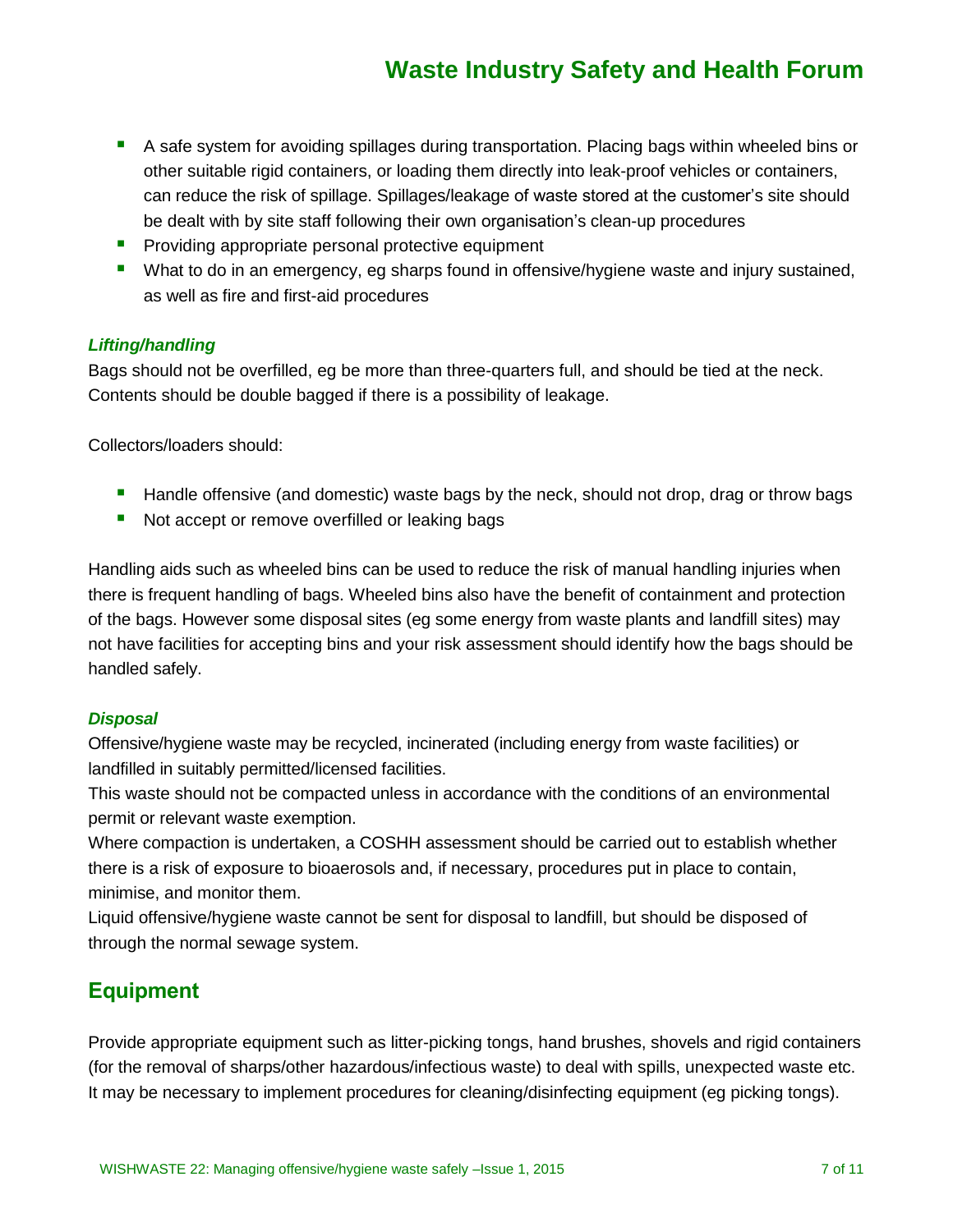### **Personal hygiene**

The most common way that microorganisms and other harmful substances enter the body is:

- By eating, drinking or wiping the face with contaminated hands or gloves
- **Through cuts, scratches or penetrating wounds such as injuries from hypodermic needles**
- **Through the surfaces of the eyes, nose and mouth**
- By breathing them

Good personal hygiene when handling offensive/hygiene waste is crucial and will reduce the residual hazards that can lead to ill health. This is likely to include:

- **A** clearly defined personal hygiene regime for all employees. It is essential that employees wash their hands before eating, drinking, smoking or using the phone, taking medication, inserting contact lenses or before and after wearing gloves, using the toilet or after becoming contaminated with infected material
- **Providing adequate hand washing facilities including mild soap. Avoid strong or abrasive** cleansers that can cause irritant dermatitis
- **Provision and use of appropriate protective clothing, especially gloves and safety boots. Select** appropriate personal protective clothing for the job and ensure that employees use it

### **Vaccinations**

Employers should consider offering vaccinations against:

- **Hepatitis A, where a risk assessment reveals exposure to, including contamination with, human** faecal matter is likely
- **Hepatitis B, when risk assessment reveals direct contact with contaminated body fluids is likely**

### **Training**

Ensure that all employees and managers understand the risks through proper instruction, training and supervision. All staff should be aware of the procedures to follow to minimise the risk of ill health and know what to do if unexpected hazardous waste is encountered. They should be able to recognise the different coloured containers and bags, know why the different waste types should be kept separate and know that offensive/hygiene waste should not be compacted on site (unless in accordance with the conditions of an environmental permit or relevant waste exemption).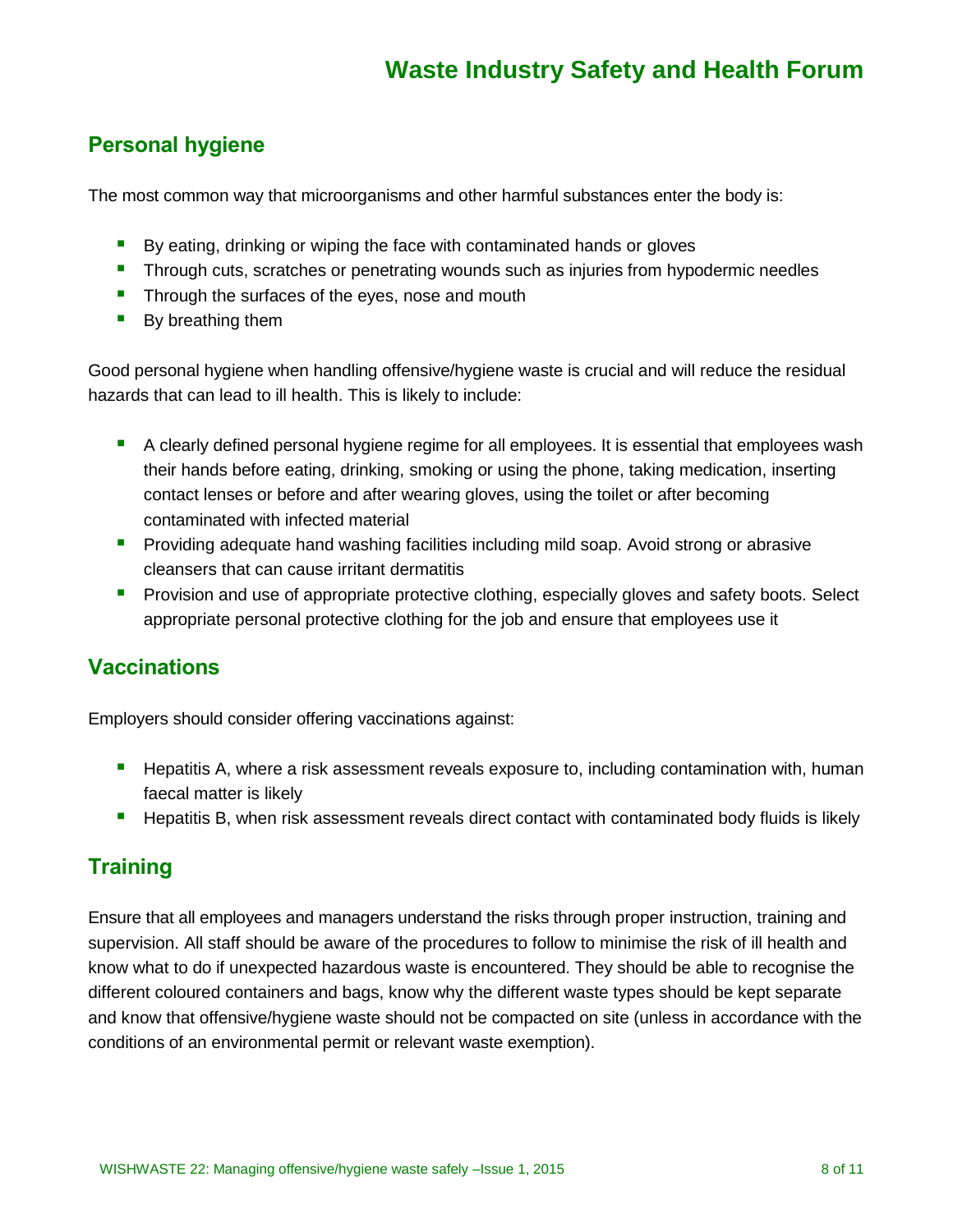Awareness of the hazards and the need to exercise good personal hygiene should regularly be emphasised to staff. Encourage employees to keep vaccinations up to date (periodic reminders with pay notifications etc can help).

# **7. Reporting incidents**

Employees should:

- **P** Report any cases of ill health to manager or the organisation's occupational health department
- **E** Let their doctor know about their work activities when they visit them

Employers should:

**Record and monitor cases of ill health with a view to identifying patterns/trends of ill health in** the workforce that may be work related

# **8.Procedures for dealing with unexpected offensive/hygiene waste**

There may be occasions when offensive/hygiene waste is found unexpectedly, eg on picking lines at material recovery facilities (MRFs), in energy from waste (EFW) plants and at landfill sites. This can expose workers to a risk to their health from offensive/hygiene waste either by direct or indirect contact. Procedures should be in place to reduce the risk of ill health. These should include:

Having a system in place to deal with spills, seepage or contaminants if unexpected offensive/hygiene waste is identified. This could involve:

- Safely removing contaminants using appropriate equipment
- **U** Wearing suitable protective gloves
- Disposing of them safely
- Recording the incident in accordance with company procedures

Procedures should also include tracing back to the waste producer (where possible) when unacceptable quantities of offensive/hygiene waste are found, to resolve waste classification and disposal issues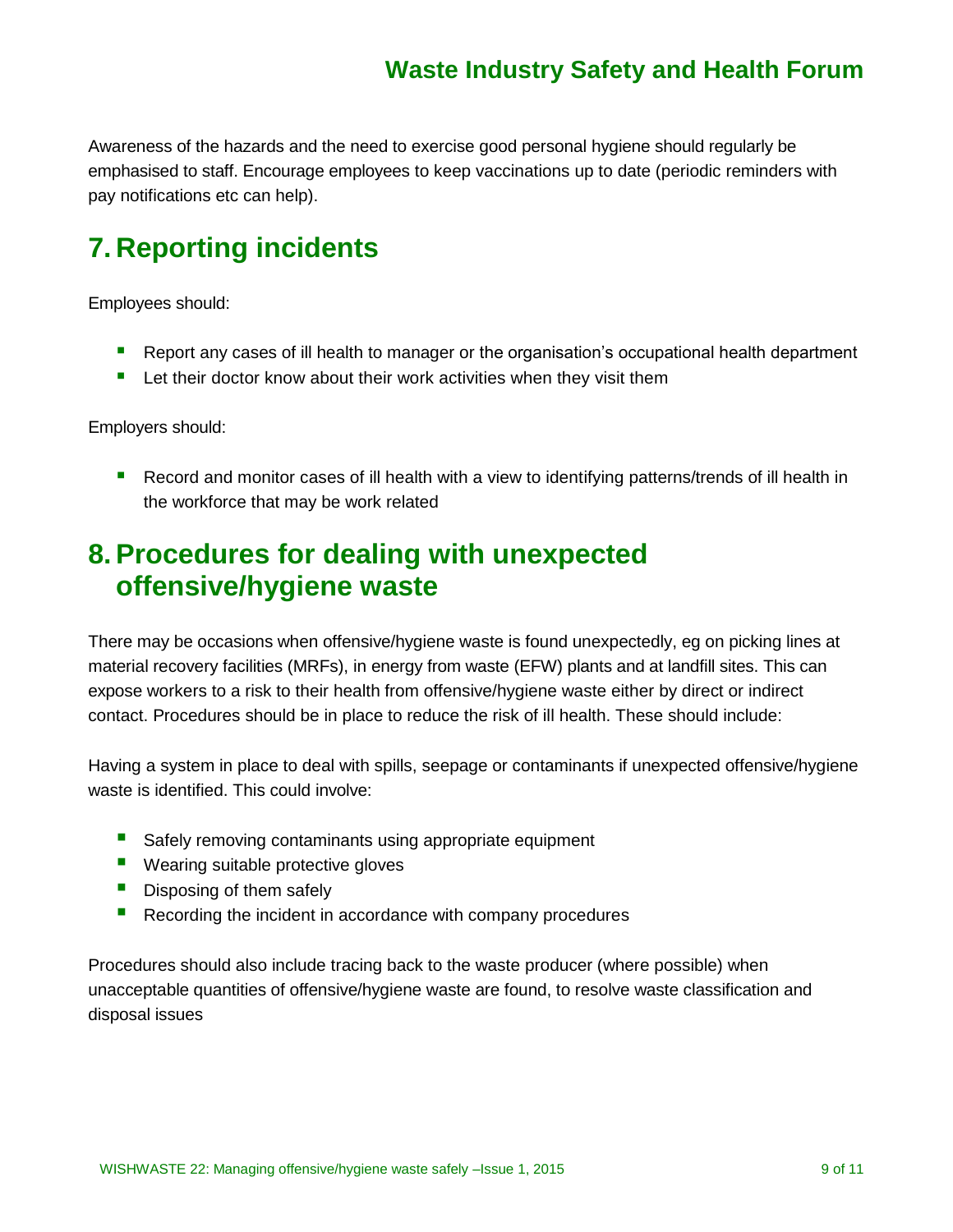### **9. References and further reading**

Hazardous waste: Interpretation of the definition and classification of hazardous waste Technical Guidance WM2 Environment Agency 2013 [www.environment-agency.gov.uk/business/topics/waste](http://www.environment-agency.gov.uk/business/topics/waste)

Safe management of healthcare waste Department of Health 2013 [www.gov.uk/government/publications/guidance-on-the-safe-management-of-healthcare-waste](http://www.gov.uk/government/publications/guidance-on-the-safe-management-of-healthcare-waste)

The Controlled Waste (England and Wales) Regulations 2012 SI 811/2012. The Stationery Office

List of Wastes (England) Regulations 2005 SI 895/2005

List of Wastes (Wales) Regulations 2005 SI 1673/2005

Control of substances hazardous to health (COSHH). The Control of Substances Hazardous to Health Regulations 2002 (as amended). Approved Code of Practice and guidance L5 (Sixth edition) HSE Books 2013 ISBN 978 0 7176 6582 2 [www.hse.gov.uk/pubns/books/l5.htm](http://www.hse.gov.uk/pubns/books/l5.htm)

Health and hazardous substances in waste and recycling WISH WASTE 27 Infection at work: Controlling the risks Advisory Committee on Dangerous Pathogens 2003 [www.hse.gov.uk/pubns/infection.pdf](http://www.hse.gov.uk/pubns/infection.pdf)

Protection against blood-borne infections in the workplace: HIV and hepatitis Advisory Committee on Dangerous Pathogens 2009 [www.hse.gov.uk/biosafety/diseases/bbv.pdf](http://www.hse.gov.uk/biosafety/diseases/bbv.pdf)

Stay clean – stay healthy. Looking after your health in the waste/recycling industry INDG415 HSE Books 2007 [www.hse.gov.uk/pubns/indg415.htm](http://www.hse.gov.uk/pubns/indg415.htm)

Waste management. The duty of care. A code of practice DEFRA 1996 [www.archive.defra.gov.uk/environment/waste/controls/documents/waste-man-duty-code.pdf](http://www.archive.defra.gov.uk/environment/waste/controls/documents/waste-man-duty-code.pdf)

Working with sewage: The health hazards – A guide for employees INDG197 HSE Books 1995 [www.hse.gov.uk/pubns/indg197.htm](http://www.hse.gov.uk/pubns/indg197.htm)

Working with substances hazardous to health: A brief guide to COSHH, Leaflet INDG136(rev5) HSE Books 2012 [www.hse.gov.uk/pubns/indg136.htm](http://www.hse.gov.uk/pubns/indg136.htm)